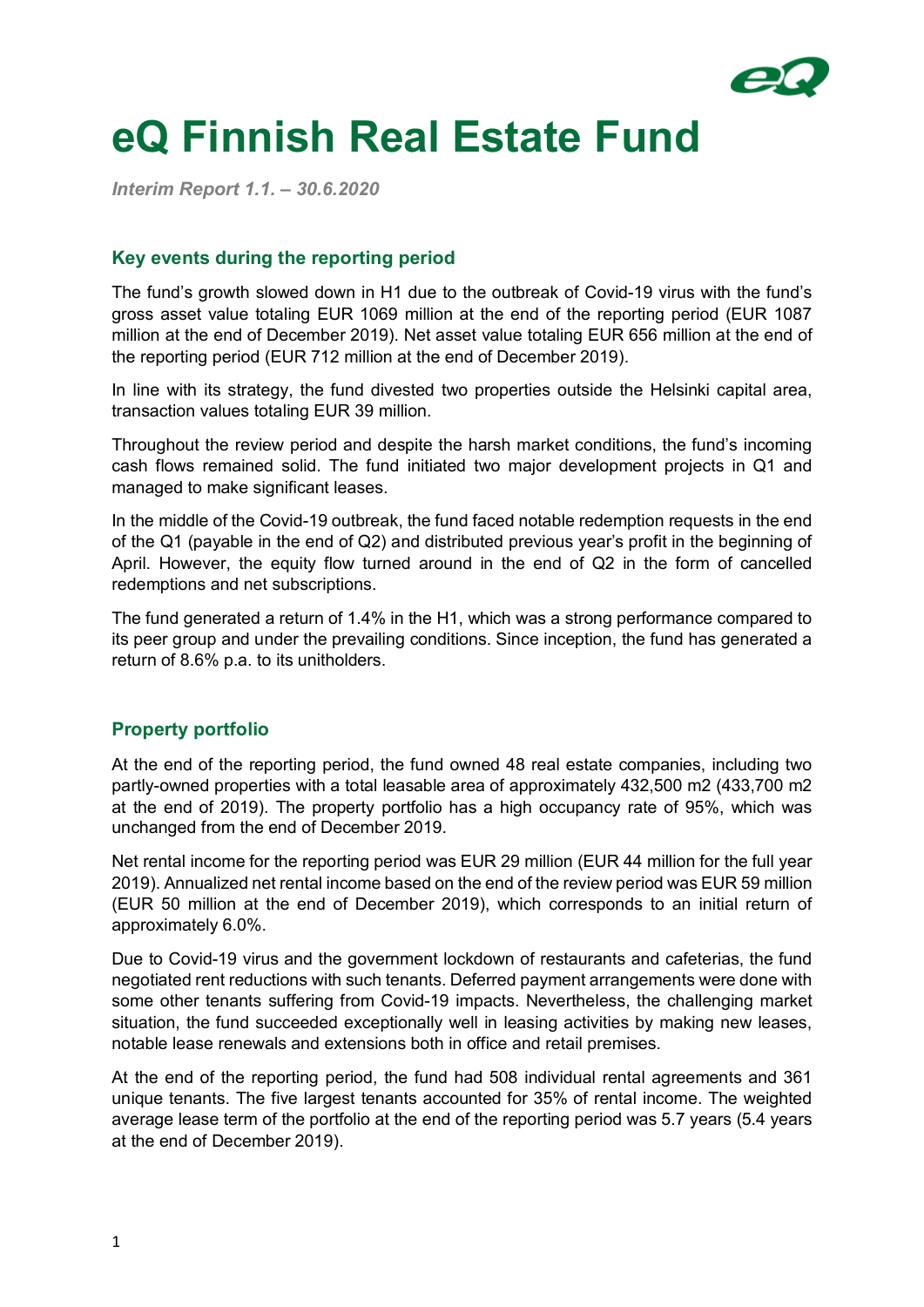

In Q1 the fund initiated construction on two major development projects i.e. a parking facility in Helsinki Jätkäsaari for the Port of Helsinki and a local centre in Tampere Kaleva with anchor tenants Kesko and Isku Group.

The fund divested two non-strategic properties outside the Helsinki area. These were the first divestments since the inception of the fund. Divestments were:

- · In the end of February, divestment of an industrial building Katekuja 9, Siilinjärvi o Transaction value, approximately EUR 11 million
- · In the end of June, divestment of the shares of partly-owned office and patient hotel building – Biokatu 14, Tampere
	- o Transaction value, approximately EUR 28 million

The fund made no new acquisitions but in line with its strategy, it continues to search highquality properties and development possibilities in Helsinki area and Tampere.

The rental income generated by properties within the Capital Region and Greater Helsinki Area was 70% of rental income, at the end of the reporting period. Rental income from within the Helsinki-Turku-Tampere growth triangle accounted for 96% of rental income.

| Rental income by asset location |     | Rental income by asset type |     |  |
|---------------------------------|-----|-----------------------------|-----|--|
| <b>Capital Region</b>           | 66% | Office                      | 26% |  |
| Greater Helsinki Area           | 4%  | Grocery                     | 26% |  |
| Tampere Area                    | 15% | Retail                      | 21% |  |
| Hämeenlinna                     | 7%  | <b>Daily Services</b>       | 13% |  |
| Turku Area                      | 3%  | <b>Discount Retail</b>      | 8%  |  |
| Kuopio                          | 2%  | Hotel                       | 3%  |  |
| Seinäjoki                       | 2%  | Industrial                  | 3%  |  |

*Annualized rental income by asset location and type as of 30 June 2020*

# **Fund subscriptions & redemptions**

During the reporting period the fund had two subscriptions windows, at the end of March and end of June as well as a redemption window at the end of March (payable in the end of June). Aggregate subscriptions during the reporting period amounted to EUR 51 million, while redemptions amounted to EUR 71 million. The fund's next joint subscription and redemption window will occur at the end of September (redemptions are payable at the end of December).

The fund's annual profit distribution of EUR 41 million was distributed to unitholders in April.

Even though the fund faced notable redemptions in the middle the Covid-19 epidemic, the equity flow turned around in the end of June and is expected to remain on the growth track.

# **Debt financing**

During the reporting period, the fund kept the amount of outstanding debt unchanged. Total interest-bearing debt at the end of the reporting period stood at EUR 440 million (EUR 440 million as of 31 December 2019), of which EUR 130 million was in the form of bond financing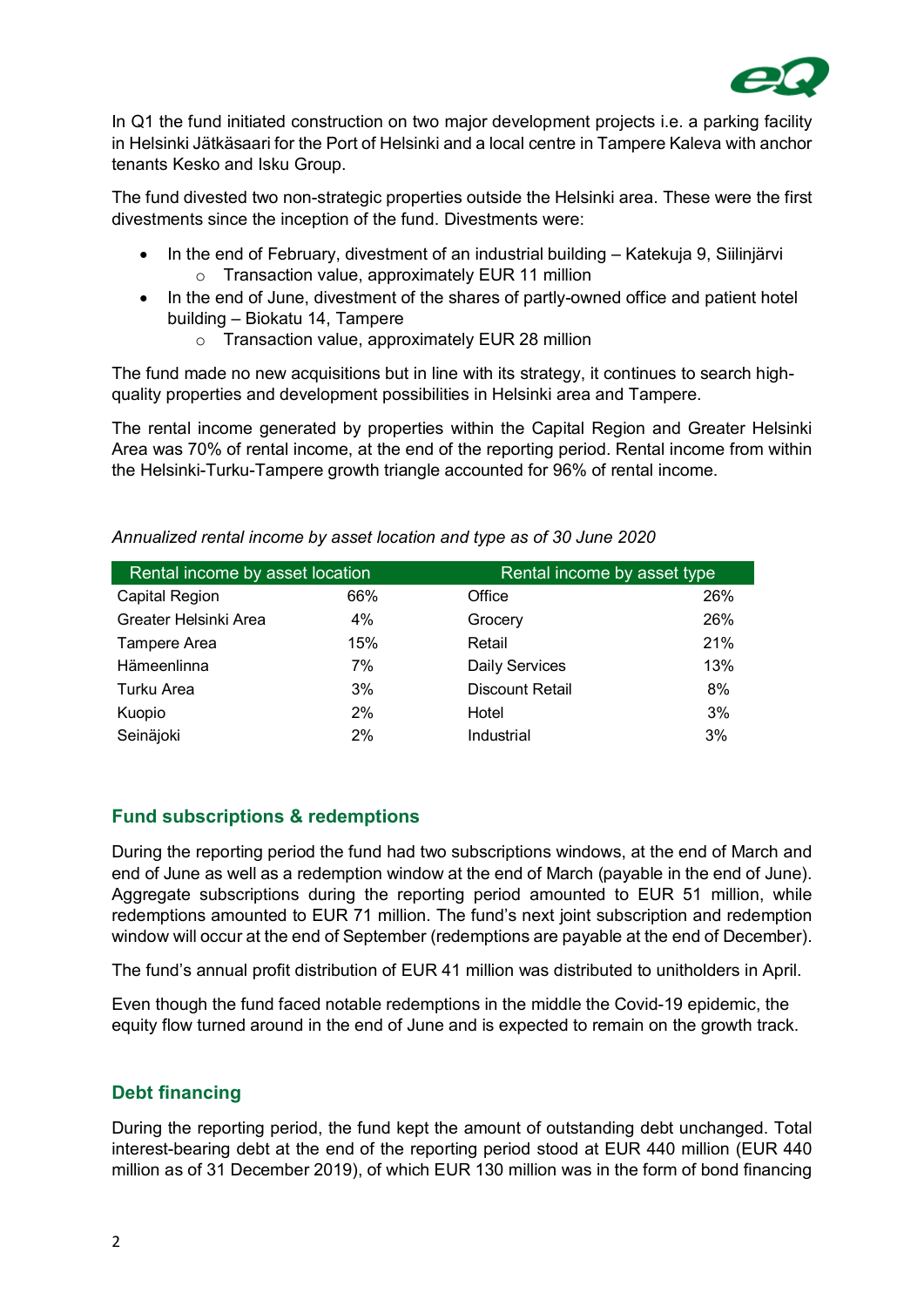

and EUR 310 million of term loans. All current financings are secured by a single pool of property assets.

In order to improve its liquidity as well as the capability to react to unexpected market events, the fund agreed on a temporary amendment with the existing term loan lenders releasing deposit account's holdings into the fund's use. In addition, the fund agreed on an unsecured EUR 15 million revolving credit facility with a new lender.

In accordance with the fund rules, the fund may raise long-term debt the up to half of the gross asset value of the fund.

As of the end of June 2020 the fund's LTV ratio was 39% (39% as of the end of December 2019). The fund's interest coverage ratio was 5.7x on a rolling 12-month basis (7.0x as of the end of December 2019).

# **Outlook**

The fund continues to see attractive opportunities to continue to growth in the current market in line with its strategy. The fund expects to invest EUR 100 million in new acquisitions and building projects during the next 6 months and also to shape its current property portfolio according to the fund's strategy. Active letting and ongoing development projects also advocates a positive outlook for the remaining of 2020.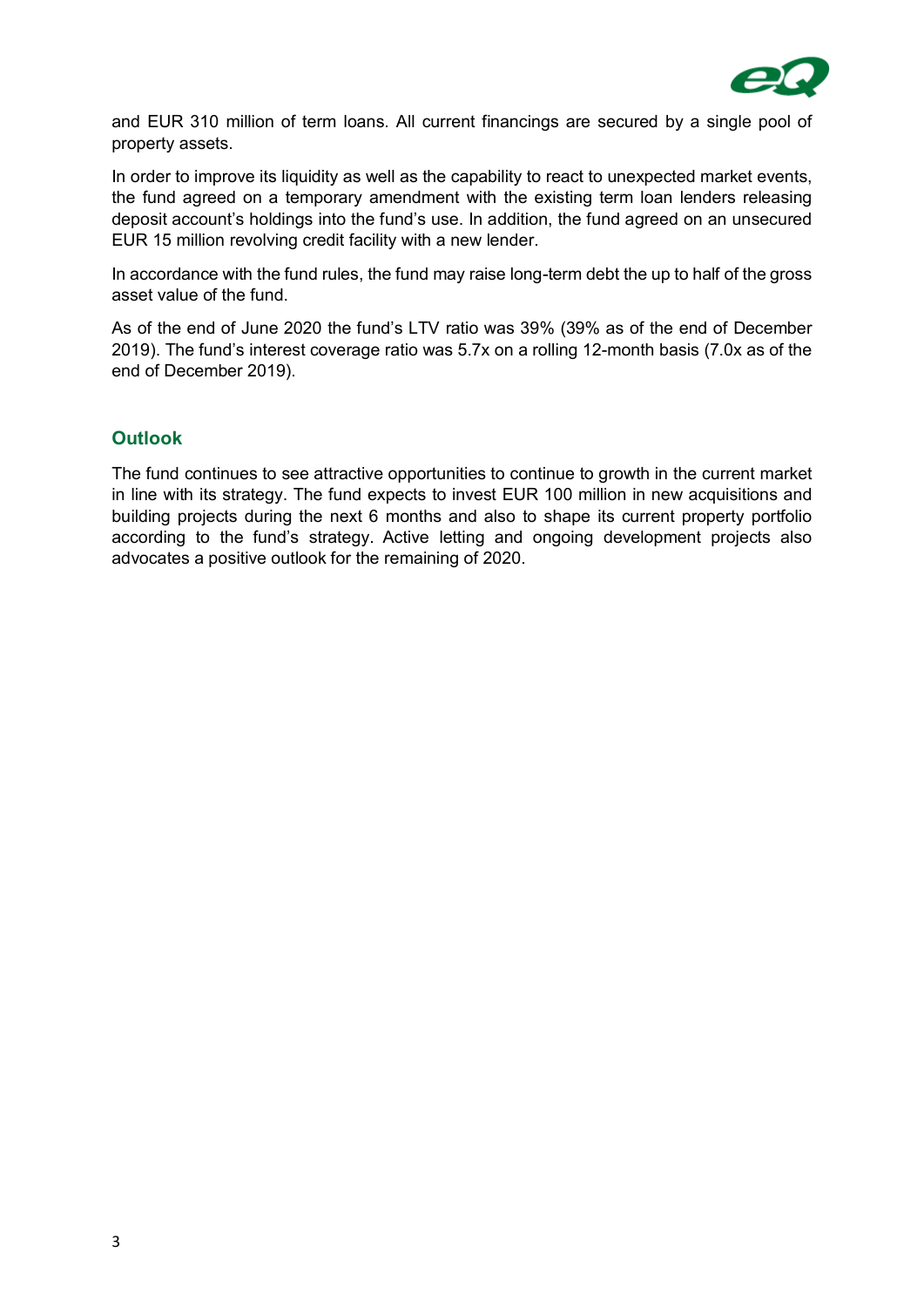

٦

## **eQ Liikekiinteistöt CONSOLIDATED INCOME STATEMENT 1.1.-30.6.2020**

 $\overline{\mathcal{L}^{\mathcal{A}}(\mathcal{A})}$ 

| <b>Gross Rental Income</b>                                      | 39 143 223,79 |
|-----------------------------------------------------------------|---------------|
| Property operating expenses and expenses from leasing operation | -9 696 873,75 |
| <b>Net Rental Income</b>                                        | 29 446 350,04 |
|                                                                 |               |
| Property sale gains                                             | 2 648 485,77  |
| Unrealized profit (loss) for the period                         | 4 334 192,89  |
| Other operating gains                                           | 2 530 715,77  |
| Fees to the management company and custodian                    | -6 854 466,72 |
| Other operating expenses                                        | -5 550 725,07 |
| <b>Operating Profit</b>                                         | 26 554 552,68 |
|                                                                 |               |
| Financial income                                                | 1 098 455,71  |
| Interest to financial institutions                              | -3 700 361,11 |
| Financial expenses                                              | -6 610 709,13 |
| <b>Profit before taxes</b>                                      | 17 341 938,15 |
| Profit for the period                                           | 17 341 938,15 |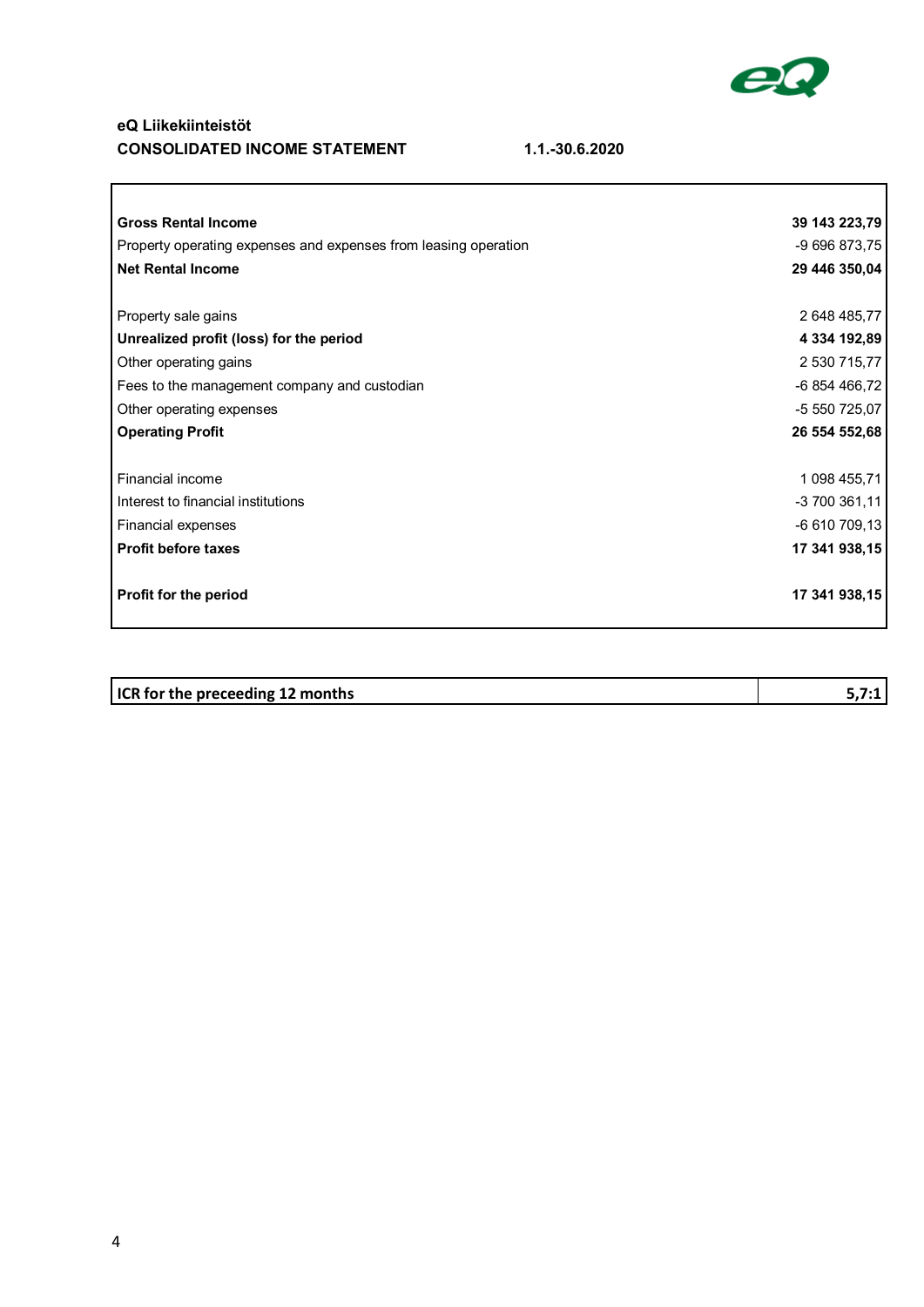

٦

# **eQ Liikekiinteistöt CONSOLIDATED BALANCE**

 $\Gamma$ 

**SHEET 30.6.2020**

| <b>ASSETS</b>                       |                  |
|-------------------------------------|------------------|
| NON-CURRENT ASSETS                  |                  |
| Investment properties               | 1 068 790 865,00 |
| Other intangible assets             |                  |
| <b>CURRENT ASSETS</b>               |                  |
| Short-term receivables              |                  |
| Other receivables                   | 48 466 700,62    |
| Prepayments and accrued income      | 0,00             |
| CASH AND CASH EQUIVALENTS           | 56 150 227,85    |
| <b>TOTAL ASSETS</b>                 | 1 173 407 793,47 |
| <b>EQUITY AND LIABILITIES</b>       |                  |
| <b>FUND VALUE</b>                   |                  |
| Fund assets                         | 765 793 509,94   |
| <b>Distributions</b>                | -129 608 170,88  |
| Profit for the previous periods     | 40 430 720,10    |
| Profit for the period               | 17 341 938,15    |
| TOTAL FUND VALUE                    | 693 957 997,31   |
| <b>LIABILITIES</b>                  |                  |
| Long-term liabilities               |                  |
| Loans from financial institutions   | 310 000 000,00   |
| Long-term liabilities               | 130 000 000,00   |
| Short-term liabilities              |                  |
| Other liabilities                   | 8 254 536,03     |
| Accruals and deferred income        | 31 195 260,13    |
| <b>TOTAL LIABILITIES</b>            |                  |
| <b>TOTAL EQUITY AND LIABILITIES</b> | 1 173 407 793,47 |

| INTEREST-BEARING LIABILITIES | 440 000 000,00 |
|------------------------------|----------------|
|                              | 1 124 941      |
| <b>FUND'S TOTAL ASSETS</b>   | 092,85         |
| <b>I FUND LOAN TO VALUE</b>  | 39,11 %        |